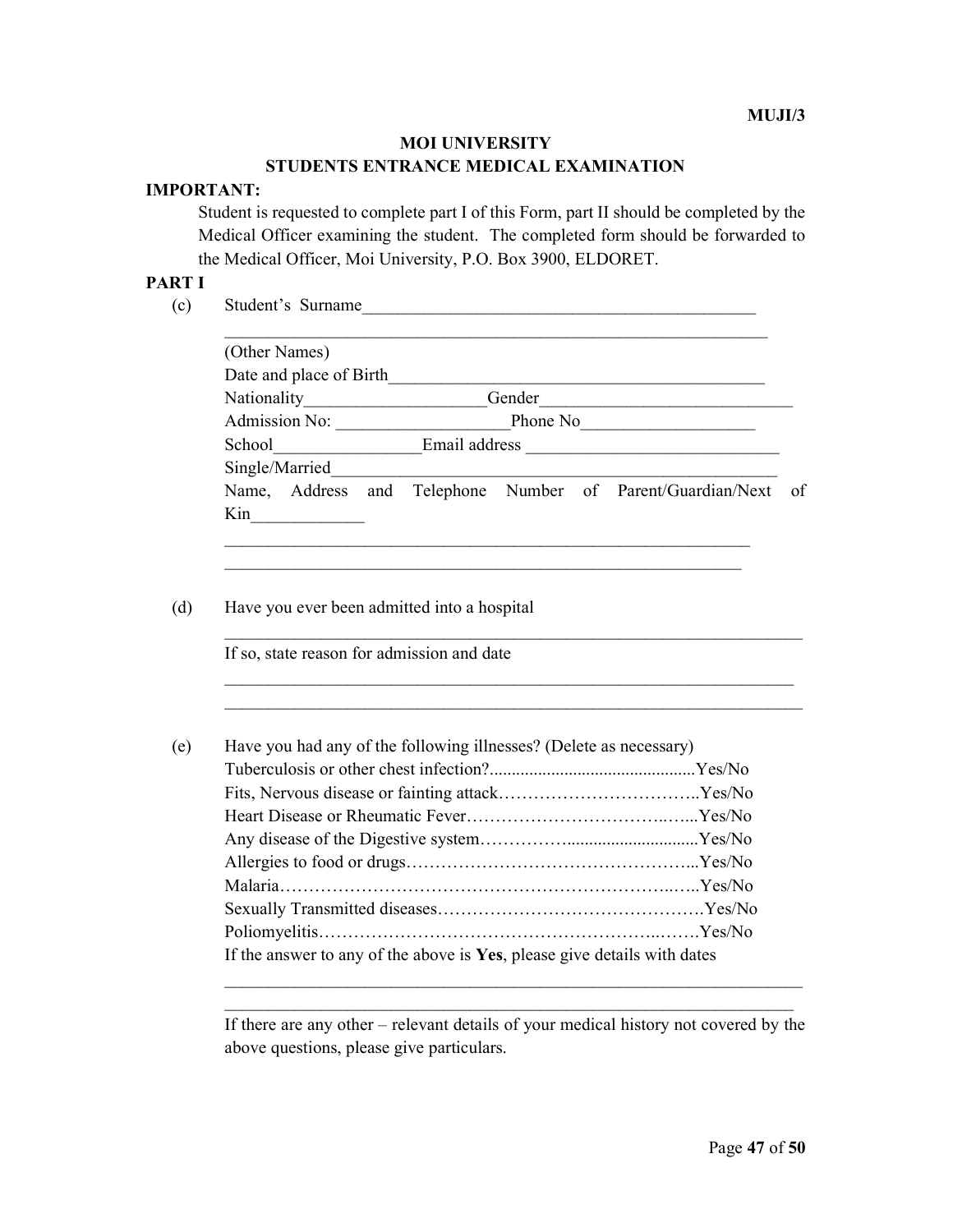|     | (i)   |                                                                 |  |
|-----|-------|-----------------------------------------------------------------|--|
|     | (i)   |                                                                 |  |
|     | (iii) |                                                                 |  |
|     | (iv)  |                                                                 |  |
| (g) |       | Have you been immunized against any of the following diseases:- |  |
|     | (i)   |                                                                 |  |
|     | (i)   |                                                                 |  |

| $\overline{\phantom{a}}$<br>Daw |  |  |
|---------------------------------|--|--|

# PART II (To be completed by the Examining Medical Officer)

| (a) Height                                                        |     | weight                                                                                                                                                                                                                         |  |
|-------------------------------------------------------------------|-----|--------------------------------------------------------------------------------------------------------------------------------------------------------------------------------------------------------------------------------|--|
| (b) VISUAL ACUITY                                                 |     |                                                                                                                                                                                                                                |  |
| Without glasses                                                   |     |                                                                                                                                                                                                                                |  |
| With glasses                                                      | R.6 | L.6                                                                                                                                                                                                                            |  |
| With glasses                                                      | R.6 | L.6                                                                                                                                                                                                                            |  |
|                                                                   |     | (c) Hearing: Right Ear Left Ear Left Ear Left Ear Left Ear Left Ear Left Ear Left Ear Left Ear Left Ear Left Ear Left Ear Left Ear Left Ear Left Ear Left Ear Left Ear Left Ear Left Ear Left Ear Left Ear Left Ear Left Ear L |  |
| (d) Condition of:                                                 |     |                                                                                                                                                                                                                                |  |
|                                                                   |     |                                                                                                                                                                                                                                |  |
|                                                                   |     |                                                                                                                                                                                                                                |  |
|                                                                   |     |                                                                                                                                                                                                                                |  |
| (e) Circulatory system:                                           |     |                                                                                                                                                                                                                                |  |
|                                                                   |     |                                                                                                                                                                                                                                |  |
| Heart $\qquad \qquad \qquad$                                      |     |                                                                                                                                                                                                                                |  |
|                                                                   |     | Blood pressure: Systolic ________________________ Diastolic_____________________                                                                                                                                               |  |
| (f) Respiratory system                                            |     |                                                                                                                                                                                                                                |  |
| Chest X-Ray (optional depending on Clinical findings)             |     |                                                                                                                                                                                                                                |  |
| (g) Abdomen; any palpable masses – physiological or pathological? |     |                                                                                                                                                                                                                                |  |
|                                                                   |     |                                                                                                                                                                                                                                |  |
| Spleen                                                            |     |                                                                                                                                                                                                                                |  |
|                                                                   |     |                                                                                                                                                                                                                                |  |
|                                                                   |     |                                                                                                                                                                                                                                |  |
| (i) Is the student on any treatment?                              |     |                                                                                                                                                                                                                                |  |
| (ii) Any other observation of importance                          |     |                                                                                                                                                                                                                                |  |
| Name of Medical Officer                                           |     |                                                                                                                                                                                                                                |  |
|                                                                   |     |                                                                                                                                                                                                                                |  |